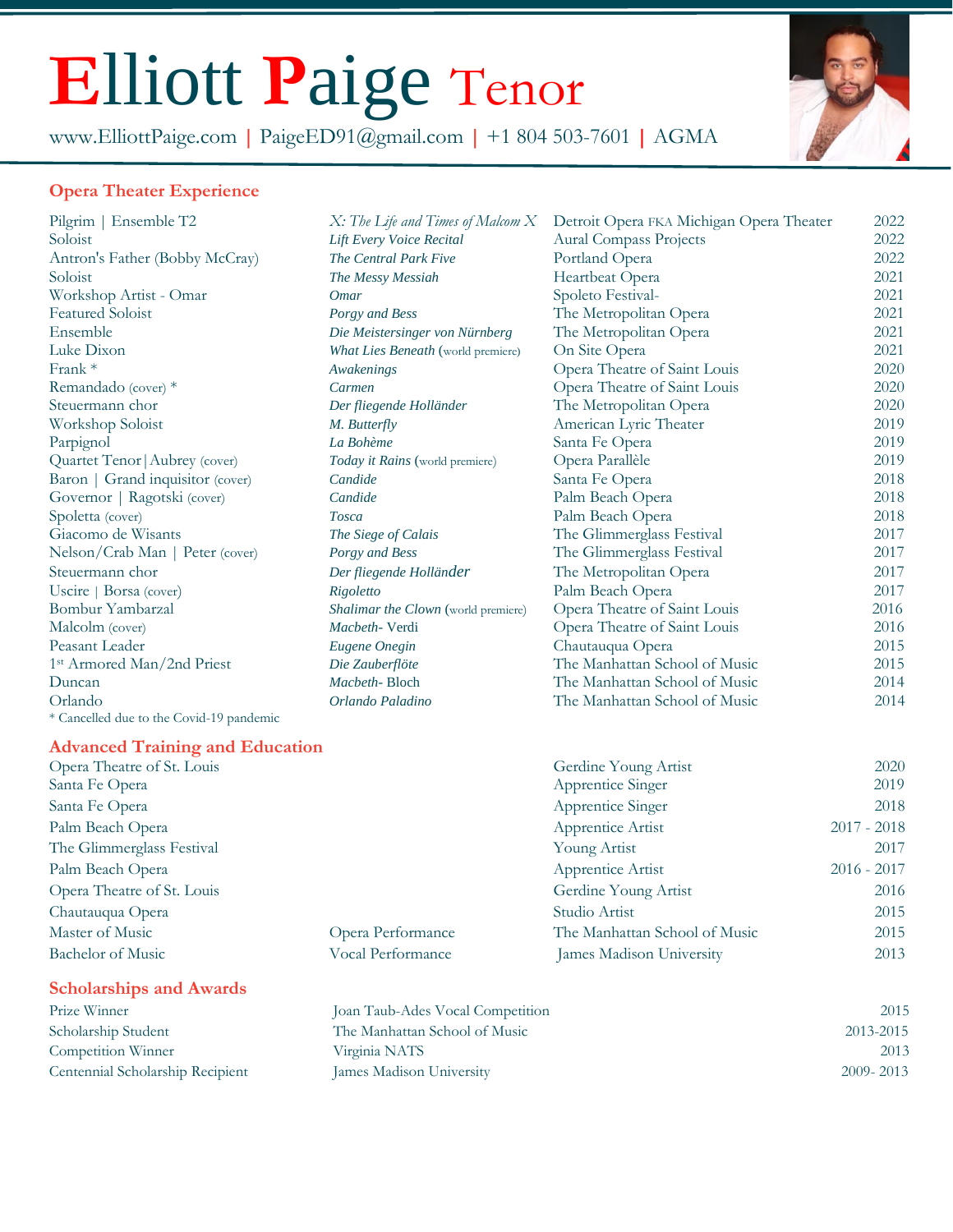### **E**lliott **P**aige Tenor

www.ElliottPaige.com **|** [PaigeED91@gmail.com](mailto:PaigeED91@gmail.com%7C) **|** +1 804 503-7601 **|** AGMA



### **Biography**

Please contact Elliott for full-length biography this bio is >200 words

Tenor, Elliott Paige (he/him) is a native of Hampton, Virginia. Most recently Elliott performed with On Site Opera in their production of What Lies Beneath and made his Portland Opera debut in Anthony Davis' *The Central Park Five.* In the previous years, Elliott has sung with the Metropolitan Opera in their production of *Der fliegende Holländer* and was an Apprentice Artist with the Santa Fé Opera, where he sang the role of Parpignol in *La Bohème.* Other recent credits include a recurring apprenticeship with the Santa Fé Opera; performing as an Apprentice Artist with Palm Beach Opera, where he covered Governor and Ragotski in *Candide* and Spoletta in *Tosca*; a Young Artist with Glimmerglass Opera where he performed as Giacomo de Wisants in *L'assedio di Calais*; and as a Gerdine Young Artist with Opera Theater of St. Louis, where he sang the role of Bombur Yambarzal in the world premiere of Shalimar the Clown. He's performed as Duncan in Bloch's *Macbeth* and Orlando in Haydn's *Orlando Paladino*. In the upcoming season, Elliott will make his Detroit Opera debut as Second Pilgrim in Davis' *X: The Life and Times of Malcom X.*